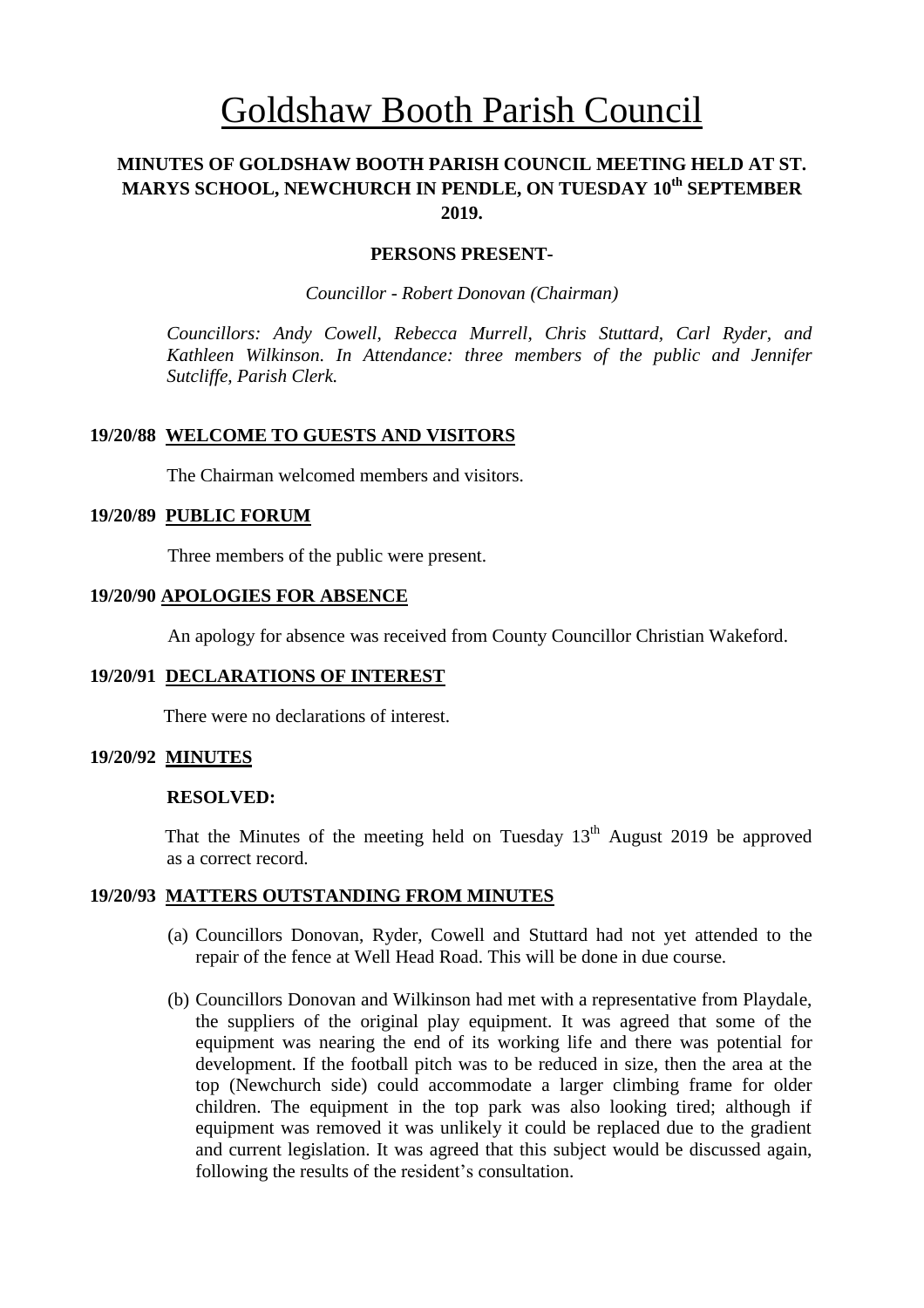- (c) Councillor Wakeford had confirmed that LCC were unwilling to provide any road safety horse signs. Councillor Cowell will attempt to source a supply of signs.
- (d) Councillor Donovan had explored the possibility of obtaining a defibrillator from London Hearts but they would only offer the sum of £200, providing a donation was made to the charity. The cost of a defibrillator from them was in the region of £1200, other suppliers provided them for approximately £550. It was agreed that a solar powered machine would be considered and Councillor Donovan will research this. It will be included as an agenda item for next month. Councillor Murrell was still awaiting confirmation from the owners of the Barn at Sabden Fold that they would consent to have a machine on their property.
- (e) The Clerk had written to Electricity North West asking when the trees encroaching on the overhead cables in Newchurch would be trimmed. They were unable to provide a date but will advise the Clerk when they do have a planned date.
- (f) The Clerk had contacted Lee Johnson at PBC asking him to examine a tree in Sparable Lane. He advised that the horse chestnut tree had a major phytophthora infection and in the interest of safety, recommended removal of the tree as soon as practicable. Councillor Ryder is in the process of removing the tree. He had experienced difficulty removing some of the debris from the tree, due to the inconsiderate parking of a resident, blocking the top gate to the playing field. The Clerk will write to the resident asking that they refrain from such parking.
- (g) The notice board is an agenda item below.
- (h) Councillor Donovan discussed the removal of Himalayan Balsam, but as it is now in flower, removing it would cause the seeds to spread. It was agreed that this will be an agenda item next year, for it to be removed before flowering.
- (i) Councillor Wakeford had asked the Highways Team about the Parish Councils missing traffic cones. They were adamant that they had not removed them. Councillor Cowell will attempt to obtain further cones.
- (j) A date for the commencement of Forestry work at Barley Bank is not yet known. Councillor Wakeford will enquire regarding instigation of the project.
- (k) Councillor Donovan will replace the dog fouling notices.

#### **19/20/94 REPORTS FROM CHAIRMAN AND PARISH COUNCILLORS**

#### Councillor Donovan

Advised members that the land opposite Spenbrook Mill, adjacent to Osborne Terrace was going to auction in Clitheroe on the 3<sup>rd</sup> October 2019. The guide price was £75,000.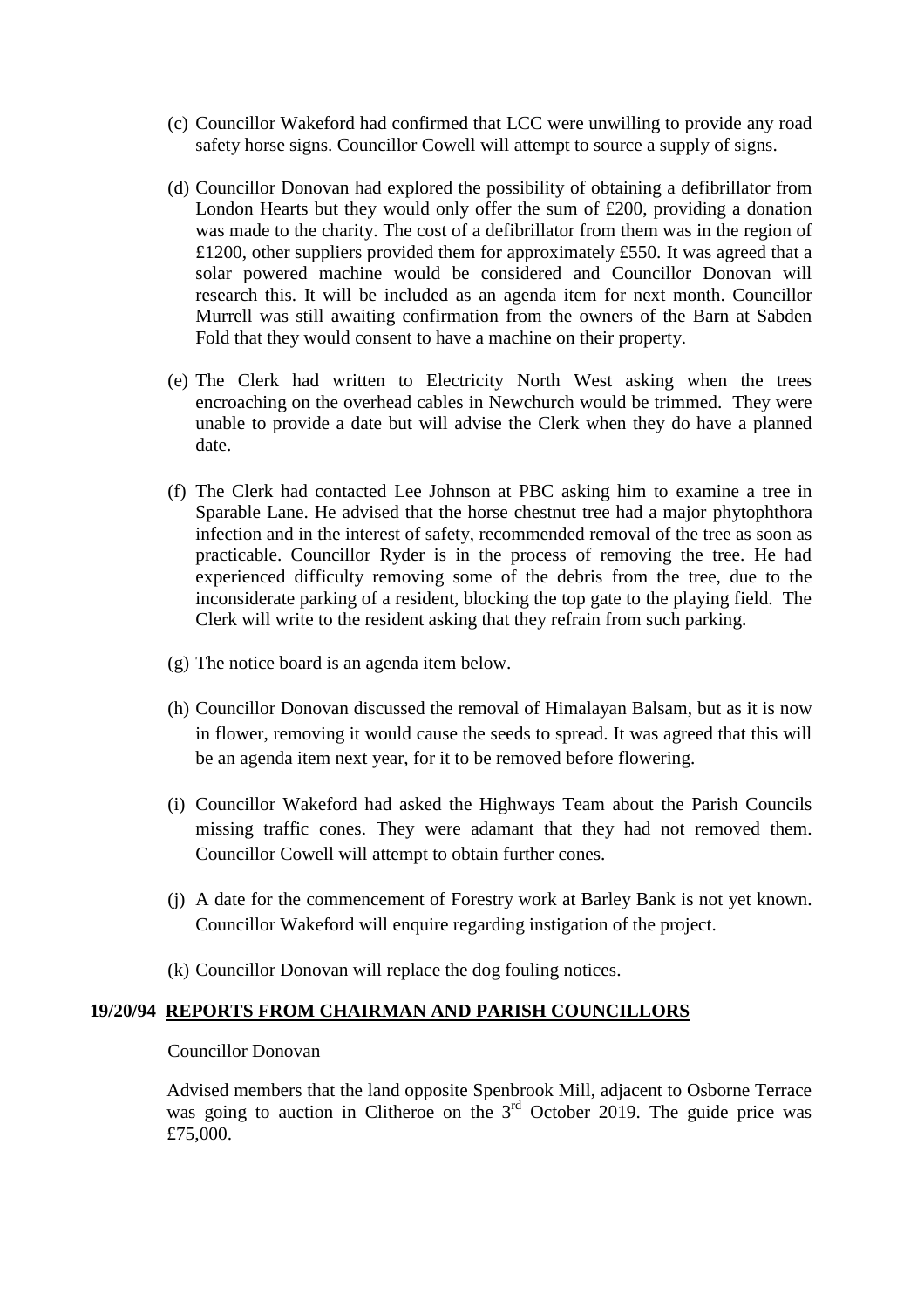## Councillor Stuttard

Reported that a length of fencing from the mill development had blown into the road and he had removed it.

#### Councillor Murrell

Reported that a resident had enquired about the possibility of obtaining mirrors on two bad bends in Sabden Fold. The Clerk will contact Councillor Wakeford to discuss.

#### Councillor Wilkinson

Reported that drains in the village were solid and growing weeds. This had been reported to LCC on numerous occasions. The Clerk would contact Councillor Wakeford asking that he takes the matter up with LCC. Councillor Donovan gave her £75.00 toilet income for banking.

#### Councillor Cowell

Had contacted Councillor Wakeford regarding heritage style street lamps and was still awaiting a response. He advised members that the existing lamp column in Spenbrook was not suitable for mounting the CCTV cameras.

## **19/20/95 BEST KEPT VILLAGE COMPETITION**

The reports had not yet been received.

#### **RESOLVED:**

That the Clerk would write to the organiser, asking that the reports be forwarded.

## **19/20/96 SECTION 106 MONIES**

The resident's questionnaires had been prepared for distribution. Over the next few days, Councillor's would deliver these to each household.

#### **RESOLVED:**

That the results of the questionnaires will be discussed next month.

## **19/20/97 WISH LIST**

The steps on the path up to Sparable House were in need of repair.

#### **RESOLVED**

- (a) That Councillors Ryder and Donovan would replace the steps in stages.
- (b) That the Wish List would be discontinued and any further items will be included under Parish Maintenance

## **19/20/98 DEVELOPMENT OF SPENBROOK MILL**

Complaints from residents continue to be received on a regular basis, relating to contractors working outside the agreed hours, mud on the road, contamination of the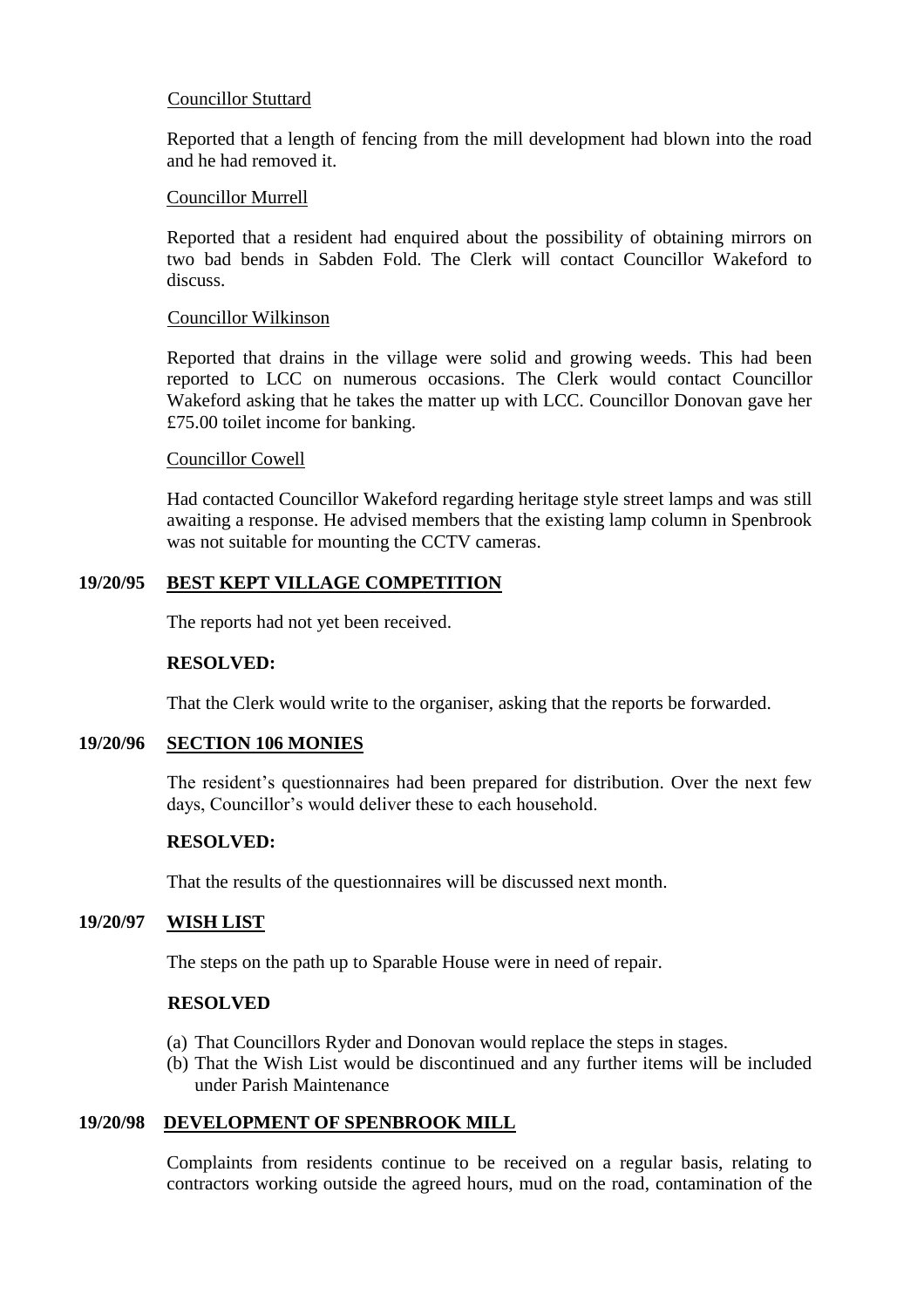stream and parking on the roadside and on the bend. Complaints were also made relating to delivery wagons arriving on site simultaneously, creating further hazards. The Chairman had contacted the owner on several occasions.

## **RESOLVED:**

That the Clerk would write to Kathryn Hughes at PBC to inform her of residents concerns.

## **19/20/99 CCTV**

Councillor Ryder advised members that he had recently met with another supplier and was awaiting a quotation. It was suggested that the system in Newchurch could link to the Well Head Road junction but Spenbrook may need to be a standalone system. The issue with the Spenbrook system was establishing a suitable place to mount the cameras and obtaining an electricity supply.

#### **RESOLVED:**

That this item would be included on next month's agenda.

## **19/20/100 SIT ON MOWER**

Councillors Donovan and Ryder continue to research the cost of second hand mowers, which appeared to be in the region of £3000-£5000.

#### **RESOLVED:**

That this item would be included on next month's agenda.

## **19/20/101 CAPITAL GRANTS**

Members discussed the grants recently awarded from PBC.

#### **RESOLVED:**

- (a) That the ginnel between Osborne Terrace and Gorrell Close would not be resurfaced until the work at number 16 Osborne Terrace had been completed.
- (b) That Councillor Wilkinson would ask Cameron Hill to provide a quotation to construct a notice board.
- (c) That Councillor Murrell would obtain two further quotations.

#### **19/20/102 NOTICE BOARDS**

.

Members discussed refurbishment of the notice board in Newchurch.

## **RESOLVED:**

That Brian Pinder would be asked to refurbish the board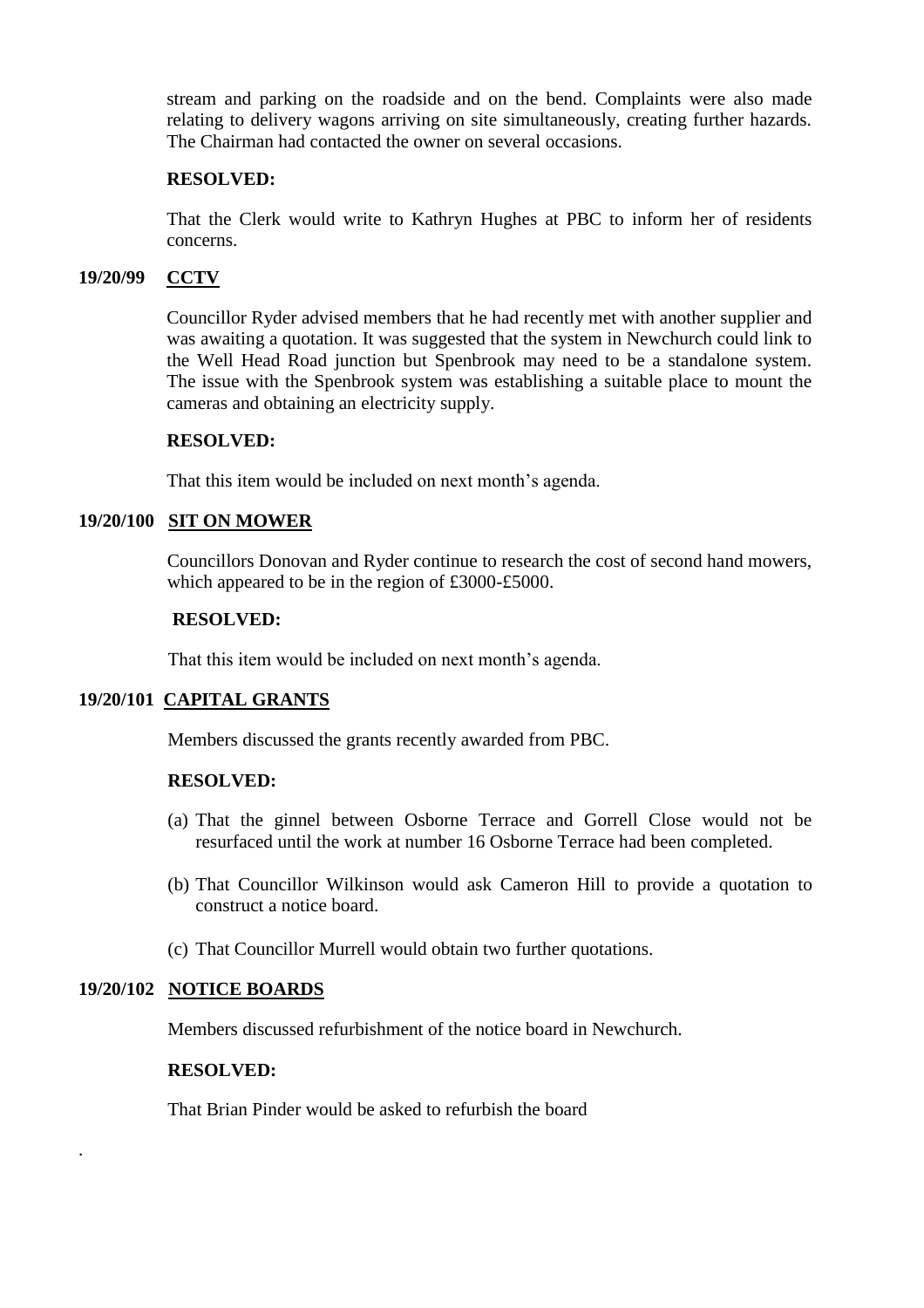## **19/20/103 BOUNDARY COMMISSION REVIEW**

Members discussed the proposed changes. The future changes would see Higham and Old Laund Booth being amalgamated with Reedley Hallows and Brierfield West. Goldshaw Booth would continue to be grouped with the remaining Pendleside Villages

## **RESOLVED:**

That the information is noted.

# **19/20/104 ANNUAL PLAYGROUND INSPECTION**

Members discussed the recent inspection report. All items continue to be classed as low or very low risk; therefore, no concerns are raised. The monkey bars are split and Councillors Ryder, Donovan and Stuttard will look at the repair.

## **RESOLVED:**

That this item will be included on next month's agenda, to be discussed in conjunction with the Section 106 monies questionnaires.

# **19/20/105 PARISH MAINTENANCE**

Councillors discussed jobs to be completed this month. Latham's would shortly be cutting the usual hedges in the Parish. An area in Sabden Fold that required cutting back had been identified and Councillor Wilkinson would speak to the property owner regarding this. The foliage along the footpath from Spenbrook to Newchurch was overgrown. Residents and Councillors continued to do some of the garden weeding and this will be reviewed next year.

## **RESOLVED:**

That Councillor Ryder will ask the gardener to provide a quote to clear the footpath between Spenbrook and Newchurch.

# **19/20/106 FINANCIAL TRANSACTIONS**

The financial transactions for the month of August 2019 were reviewed. Since the last meeting, payments totalling £963.29 had been made. The £63.99 to Water Plus shown on the agenda had not been debited, due to the account being in credit after both water accounts had been amalgamated. Payments of £120 and £65 were made to J Waine re: mowing and £100 and £60 were made to JR Landscapes re: gardening.

## **RESOLVED:**

- (a) That the financial transactions were approved.
- (b) That the cash book figures were approved.

# **19/20/107 REPORTS FROM BOROUGH AND COUNTY COUNCILLORS**

 No Councillors were present. Councillor Wakeford had sent a report relating to the horse signs and traffic cones.